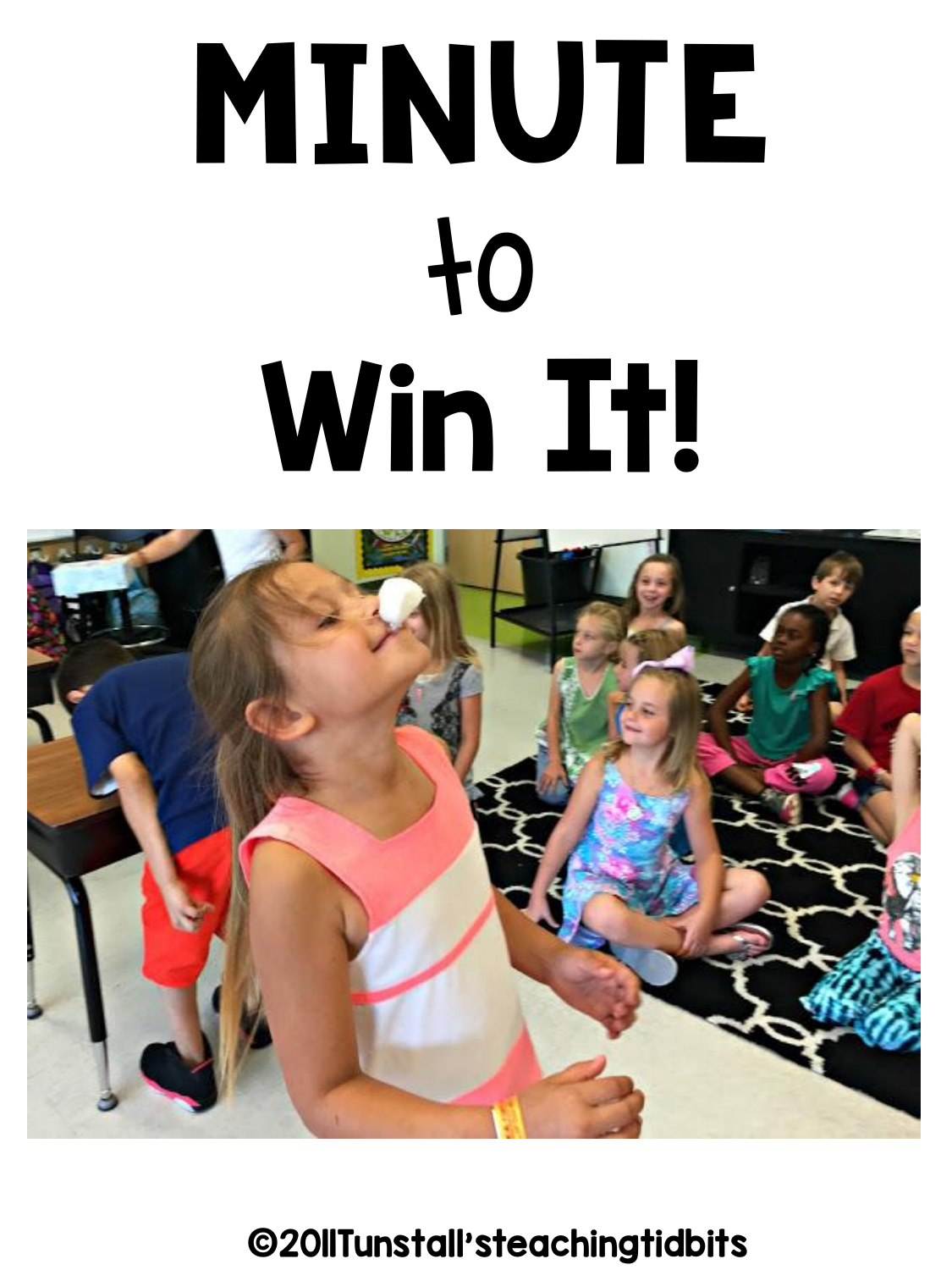



A fish is cut out of tissue paper and contestant is given a paper plate. Tissue Paper fish is laid on the ground and the contestant must fan the fish to the other side of the arena (or room) and get it inside the box. The fish flops in unpredictable ways.

Level of difficulty: EASY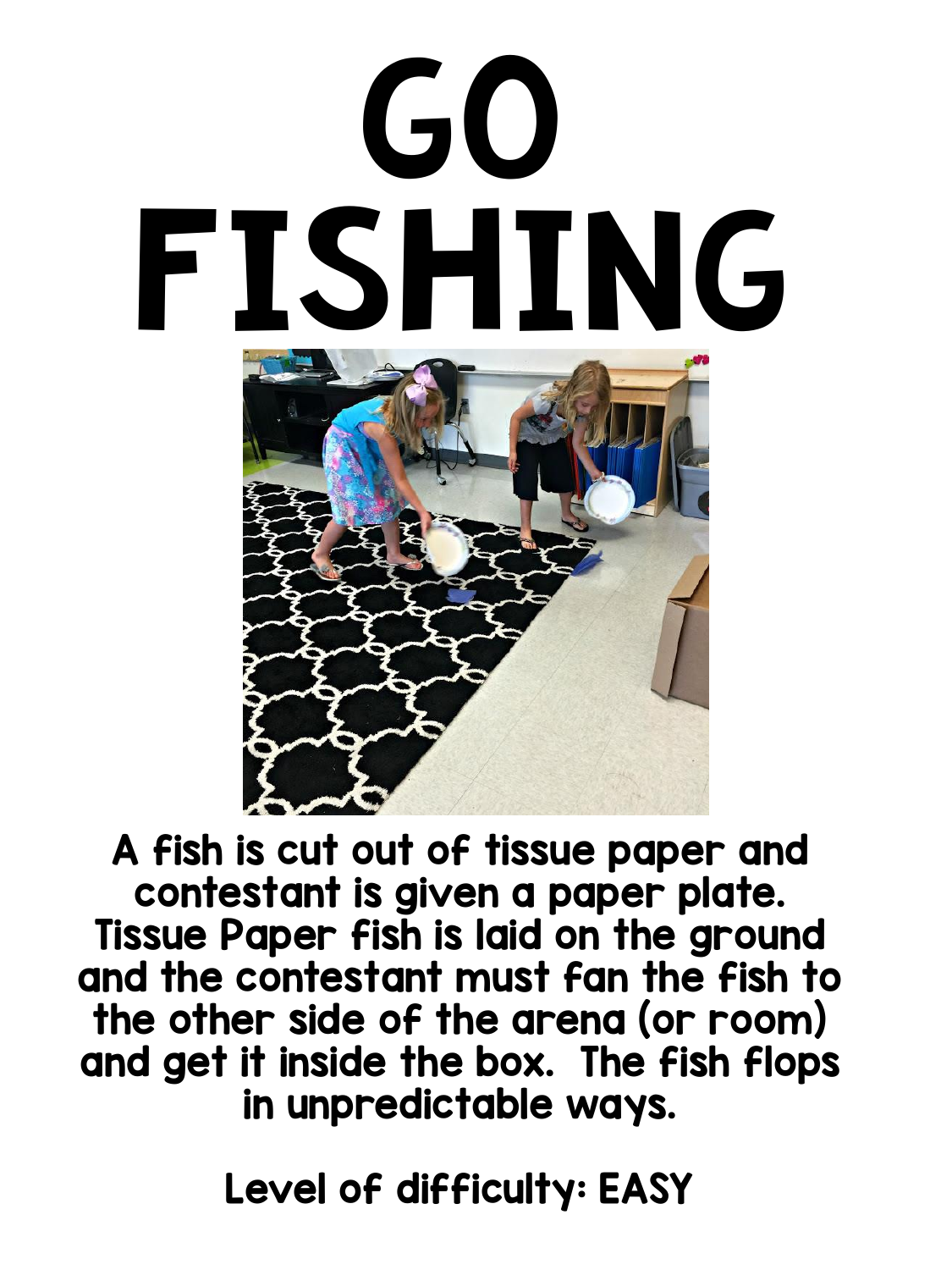### FULL OF HOT AIR!



Students must keep a balloon from touching the ground for one minute. They may not hold the balloon.

Difficulty: medium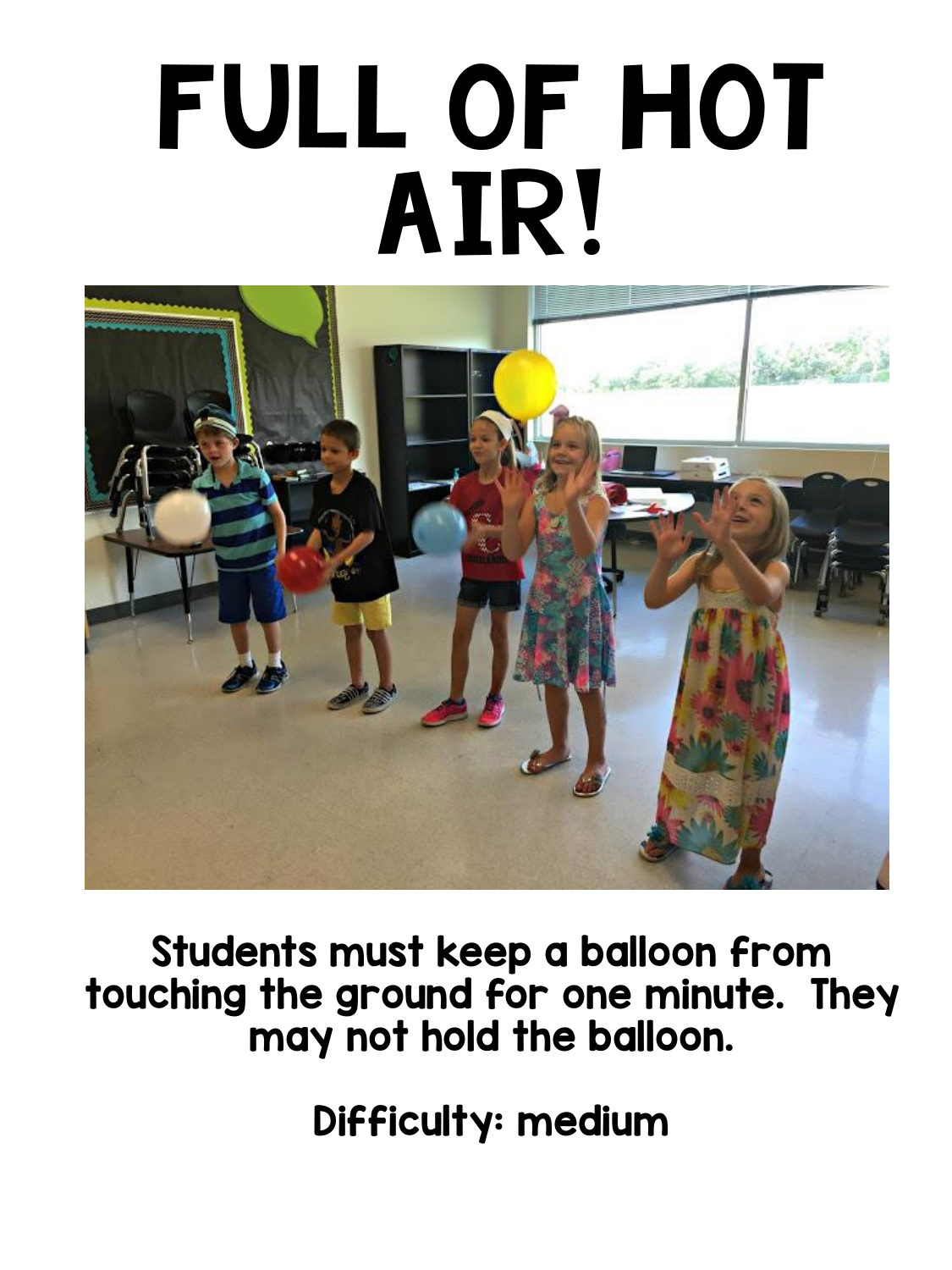#### There she blows!



Blow the cup off the table using a straw. Put a plastic cup upside down on one side of a table and have your contestant use a straw to blow the cup off the other side of the table. (to make it harder, use balloons not straws) Level of difficulty with straws: easy.

Balloons: difficult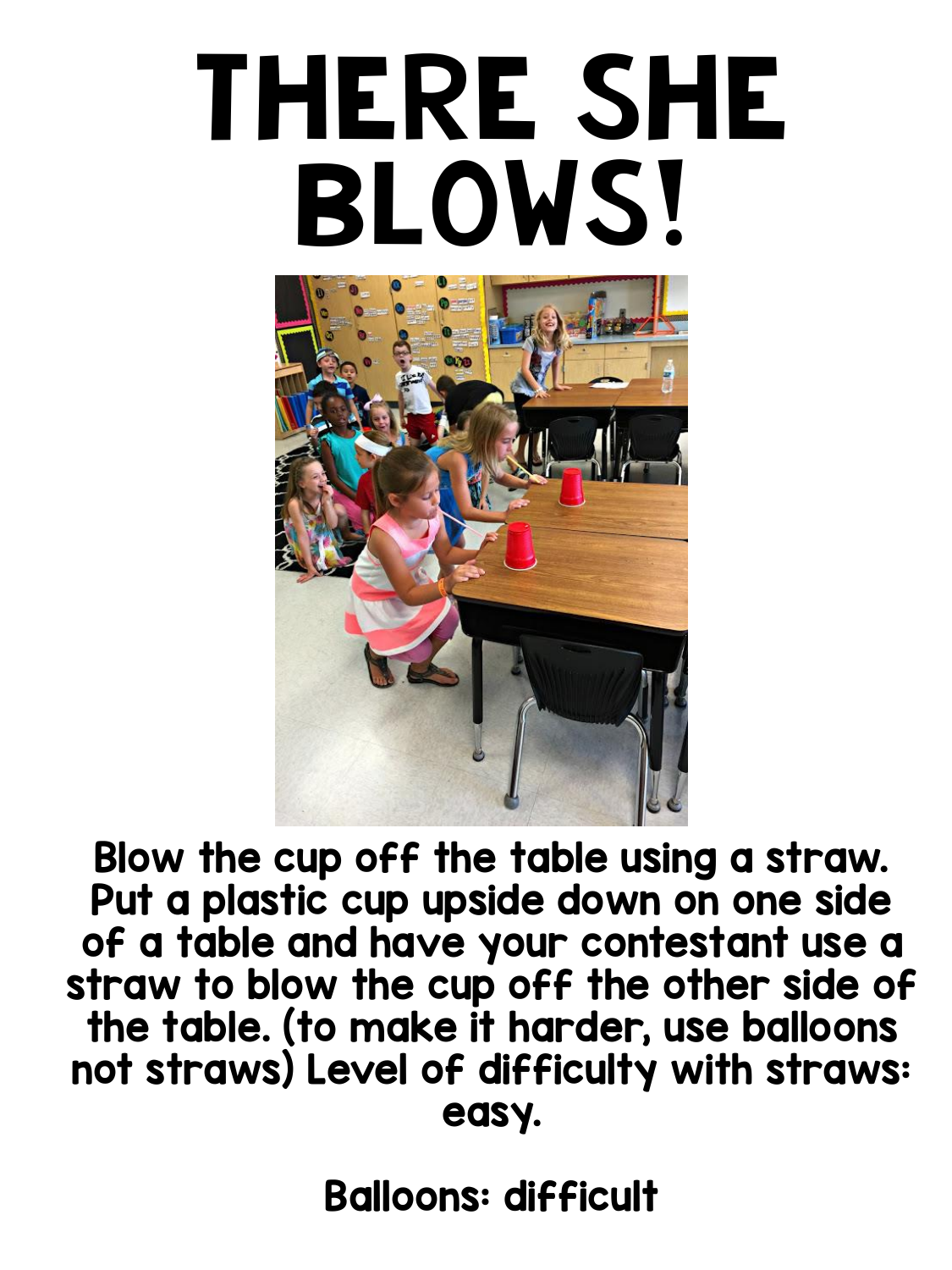

# Nose DIVE!



Players must transfer cotton balls, one at a time from one paper plate to another using only petroleum jelly on the nose.

Level Of difficulty: medium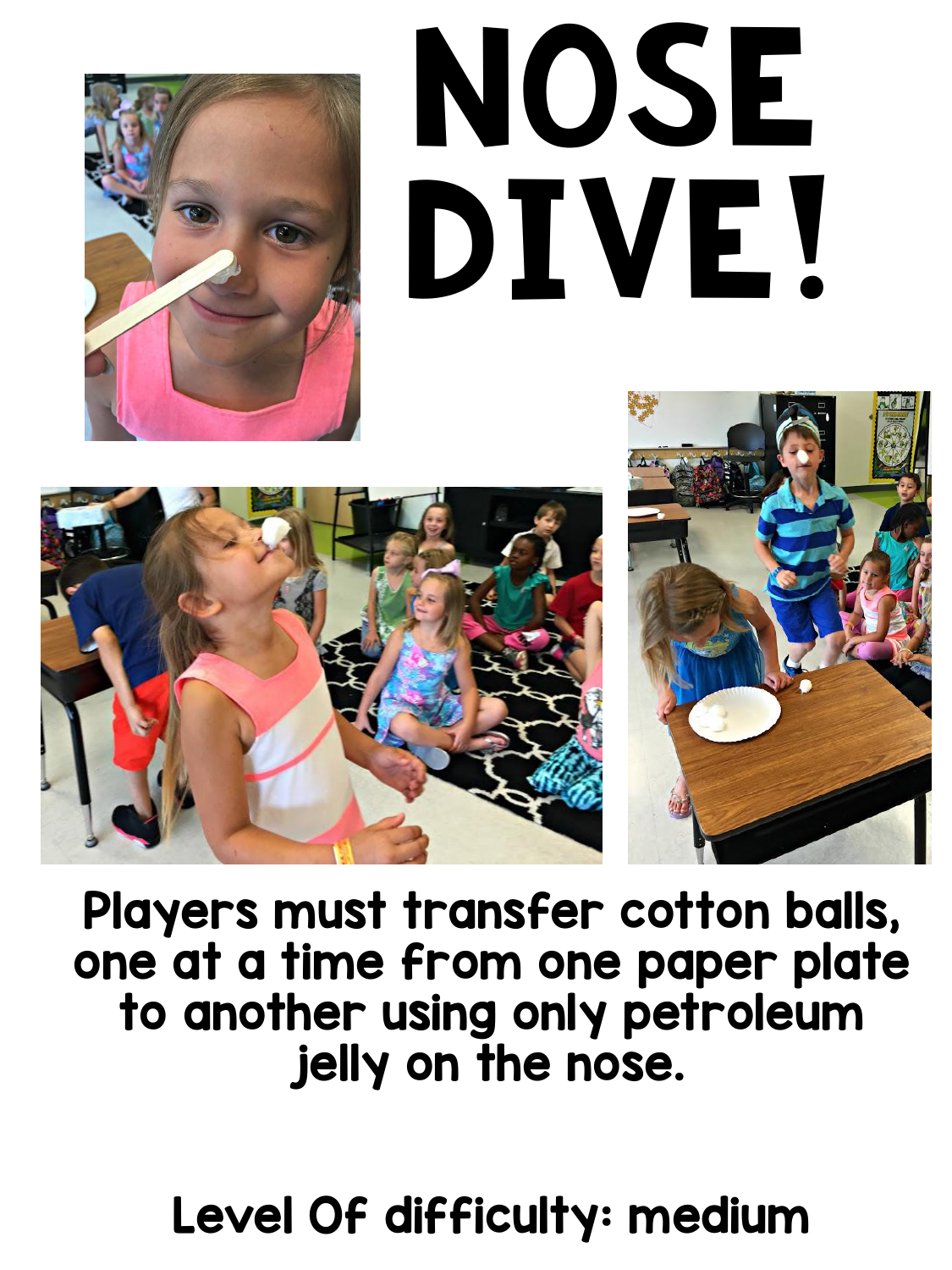#### Bean there done that





Put ten beans (not cooked) on a plate and place a plastic cup ten feet away from the plate of beans. Contestant must suck a bean onto the straw and hold it there with only their sucking while running it to the plastic cup. Contestant must get 10 beans in the cup.

Level of difficulty: medium to hard.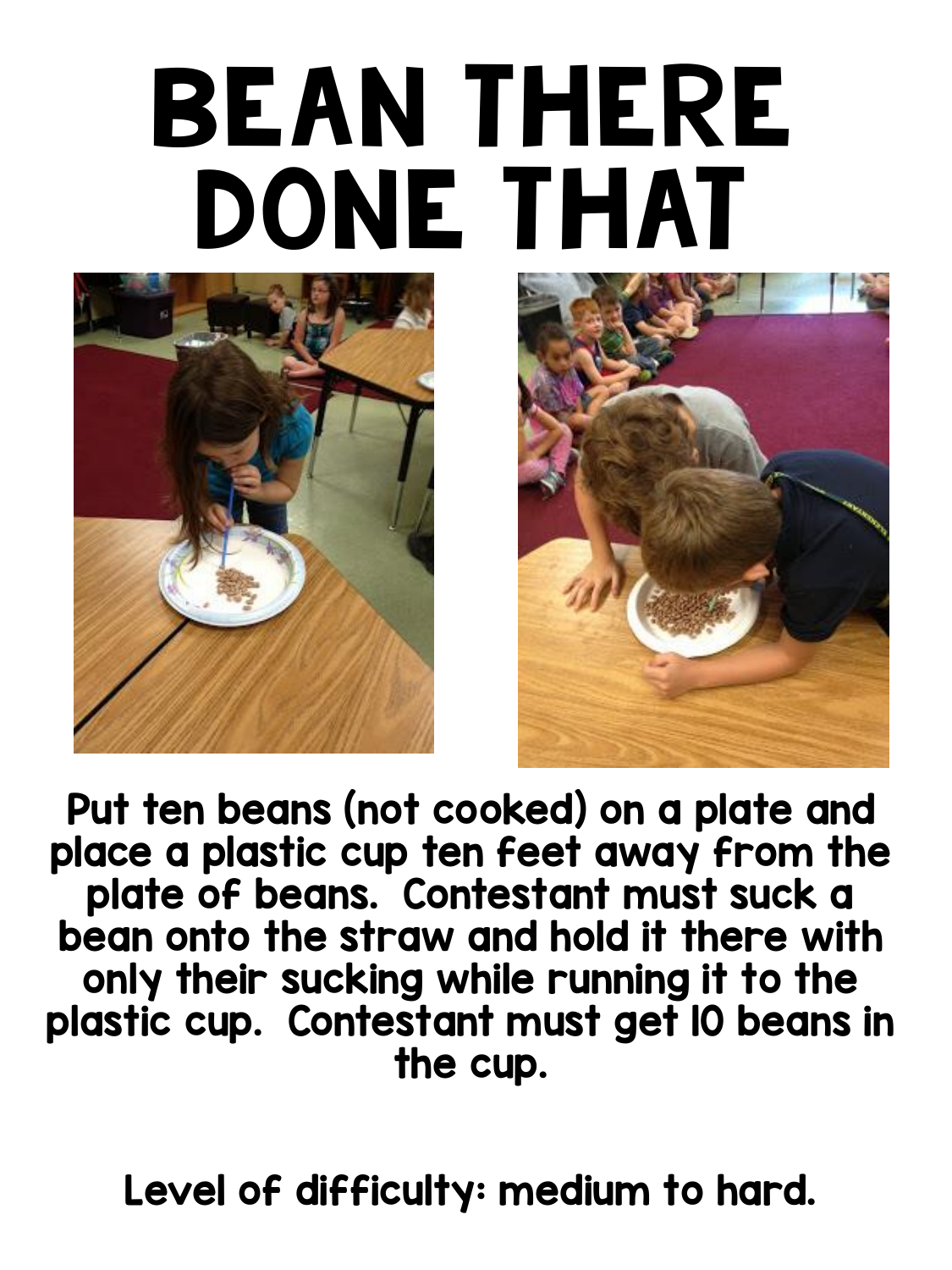## Tower Power!



Students must build a tower beginning with one dixie cup and one paper plate up to 5 dixie cups and 5 paper plates at the top.

Difficulty: high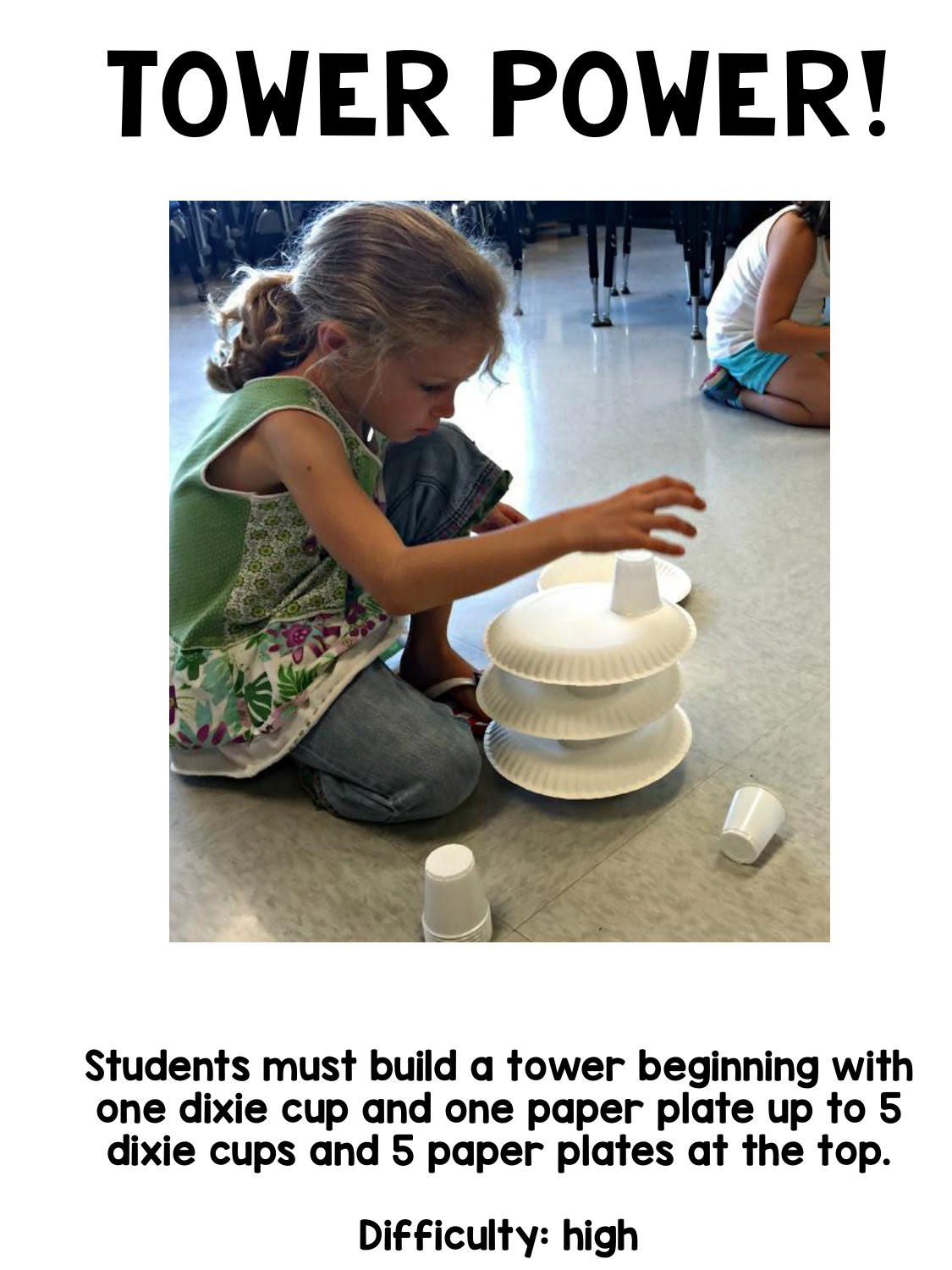#### Breakfast SCRAMBLE





Take a cardboard cereal box picture and cut it into sixteen equal pieces. Players must assemble the cover of their cereal box puzzle.

Level of difficulty: varies by age of contestant medium overall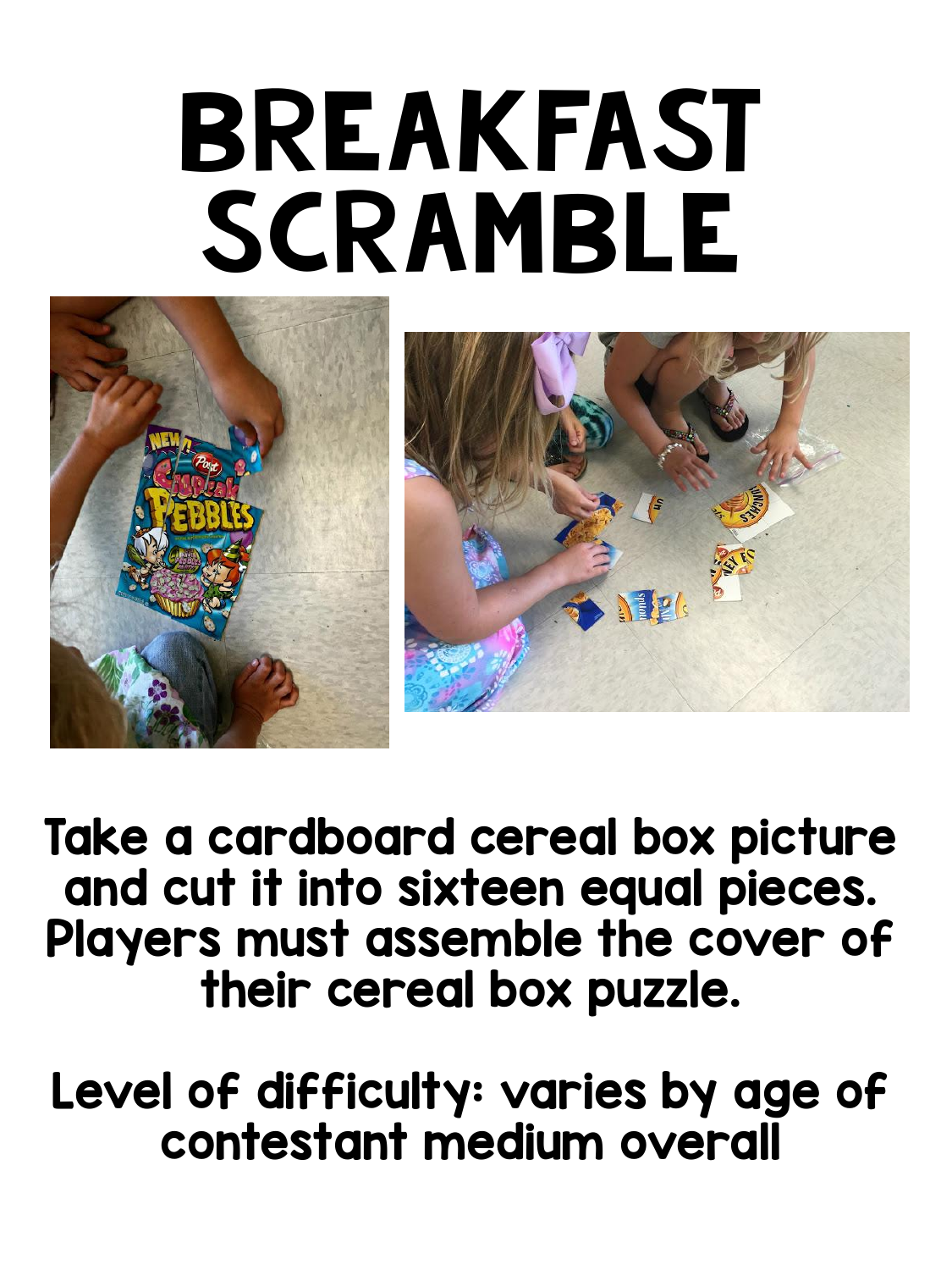#### Noodling Around



Pick up three penne noodles (uncooked) placed around the perimeter of the table using only a piece of uncooked spaghetti in your mouth.

Level of difficulty: HARD (Break the spaghetti sticks to make it shorter and easier)